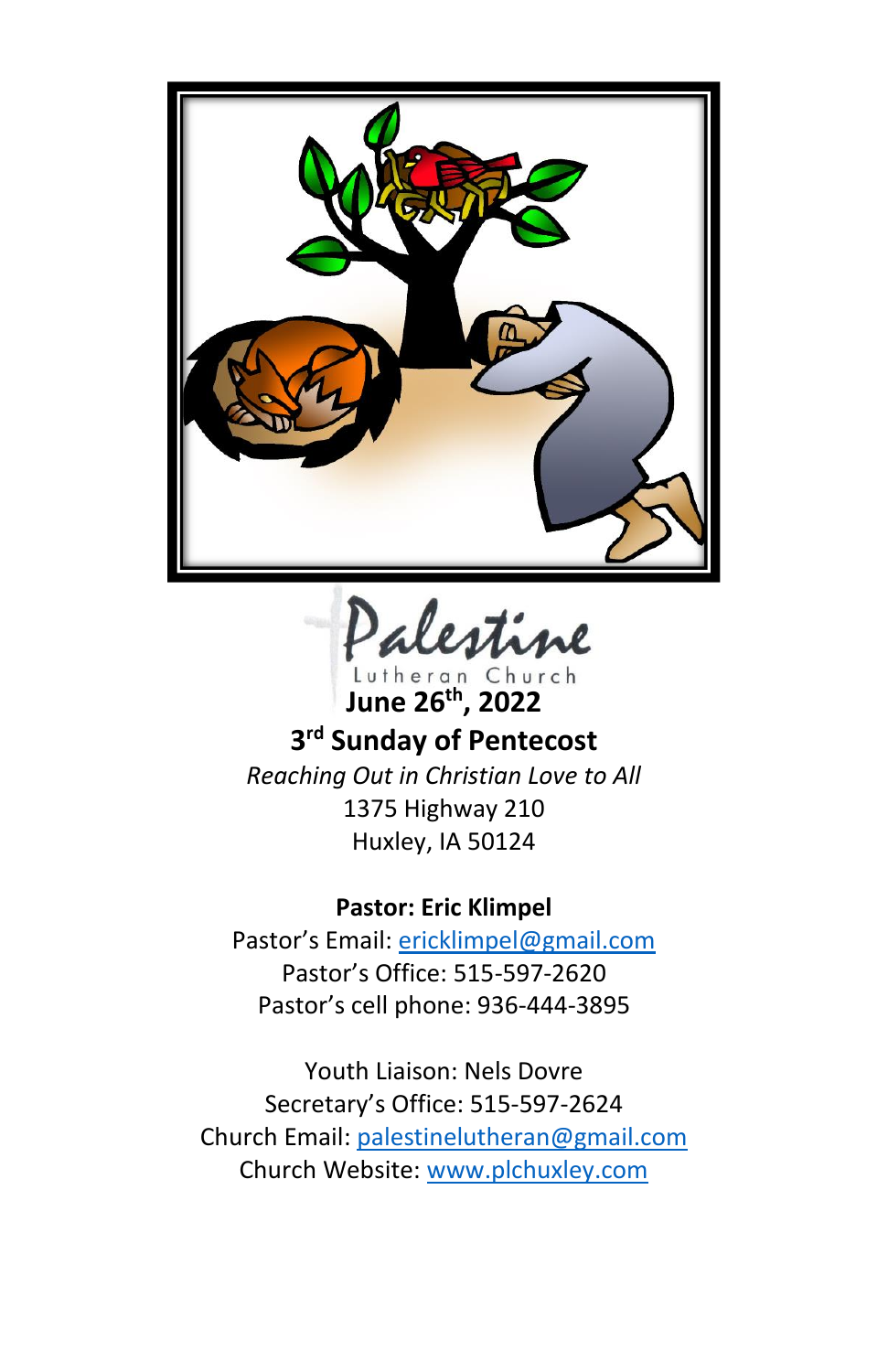# *3 rd Sunday of Pentecost* **June 26th, 2022**

*We have no good apart from God. That makes Jesus' call to follow him an invitation to freedom. This is freedom to revel in the Spirit's fruit: love, joy, peace, and patience. This is freedom to not be imprisoned by anything that would keep us from the fullness of the life God has given us. This is the path of life.*

\*=Stand as you are able **Bold Print** = congregation responds **ELW**=Red Evangelical Lutheran Worship

# **PRELUDE**

Ringing of the Bell

**GATHERING** Th*e Holy Spirit calls us together as the people of God.*

# **\*CONFESSION AND FORGIVENESS**

In the name of the Father, and of the  $\pm$  Son. and of the Holy Spirit.

# **Amen.**

God of all mercy and consolation, come to the help of your people, turning us from our sin to live for you alone. Give us the power of your Holy Spirit that we may confess our sin, receive your forgiveness, and grow into the fullness of Jesus Christ, our Savior and Lord.

# **Amen.**

Let us confess our sin in the presence of God and of one another. *The assembly kneels or stands. Silence is kept for reflection.*

Most merciful God,

**we confess that we are captive to sin and cannot free ourselves. We have sinned against you in thought, word,**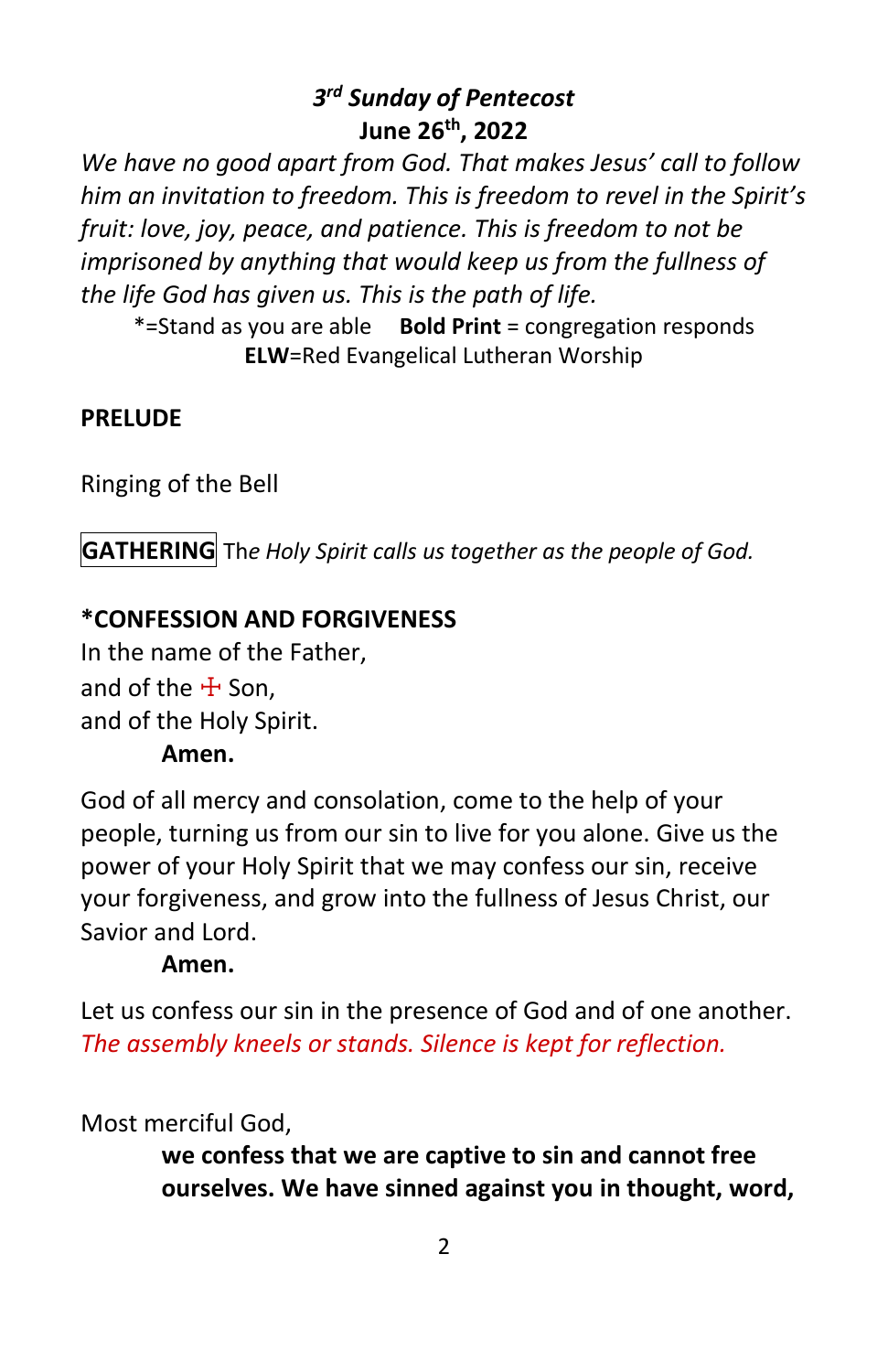**and deed, by what we have done and by what we have left undone. We have not loved you with our whole heart; we have not loved our neighbors as ourselves. For the sake of your Son, Jesus Christ, have mercy on us. Forgive us, renew us, and lead us, so that we may delight in your will and walk in your ways, to the glory of your holy name.**

**Amen.**

# *The presiding minister announces God's forgiveness with these or similar words.*

In the mercy of almighty God, Jesus Christ was given to die for us, and for his sake God forgives us all our sins. As a called and ordained minister of the church of Christ, and by his authority, I therefore declare to you the entire forgiveness of all your sins, in the name of the Father, and of the  $\pm$  Son, and of the Holy Spirit. **Amen.**

# **\*GATHERING SONG "O Holy Spirit, Enter In" ELW 786**

Text: Michael Schirmer, 1606-1673; tr. Catherine Winkworth, 1827-1878, adapt.; Music: Philipp Nicolai, 1556-1608; Reprinted under OneLicense.net 1-708142 All rights reserved.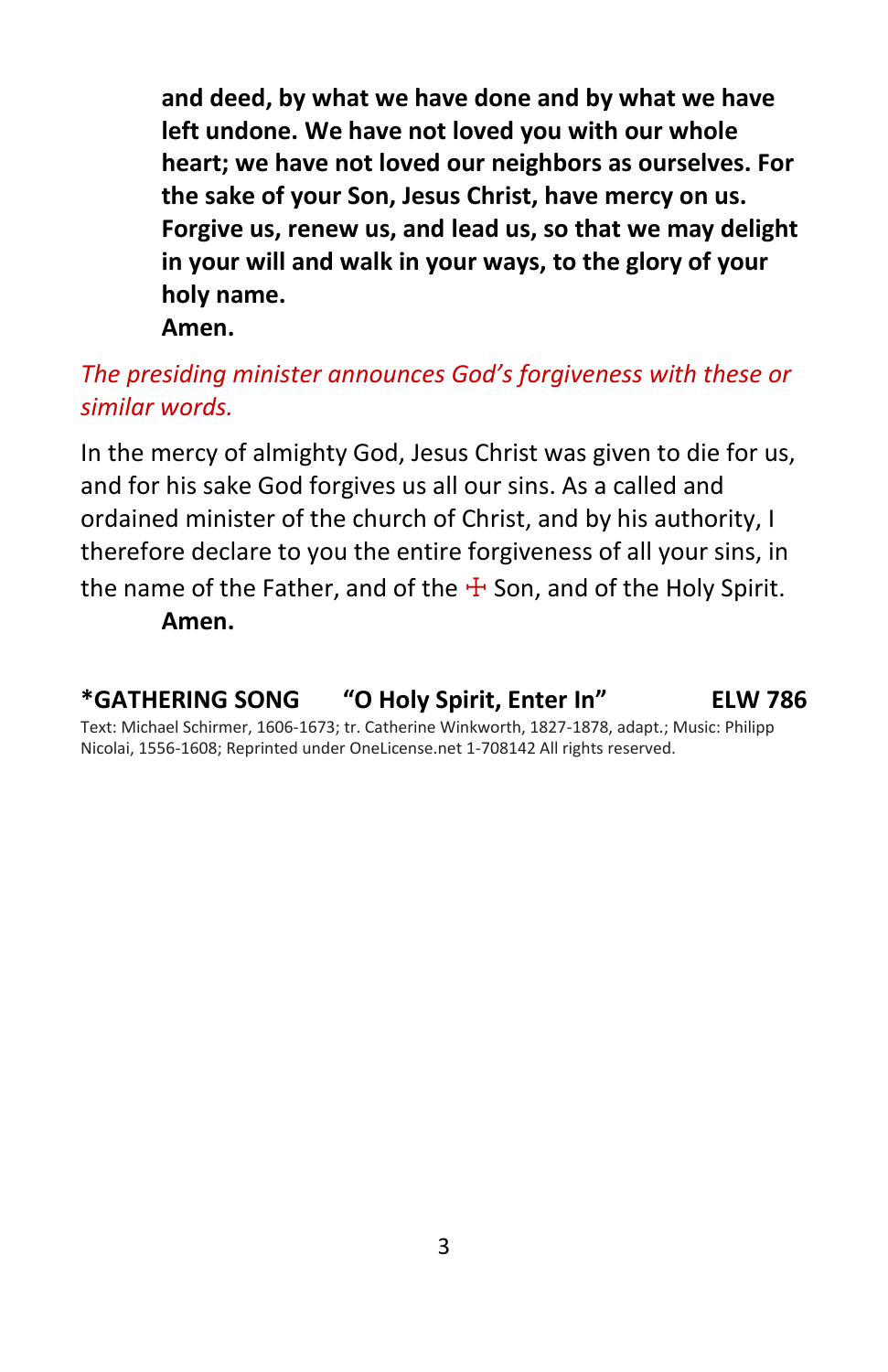# O Holy Spirit, Enter In



#### **\*GREETING**

The grace of our Lord Jesus Christ, the love of God, and the communion of the Holy Spirit be with you all.

**And also with you.**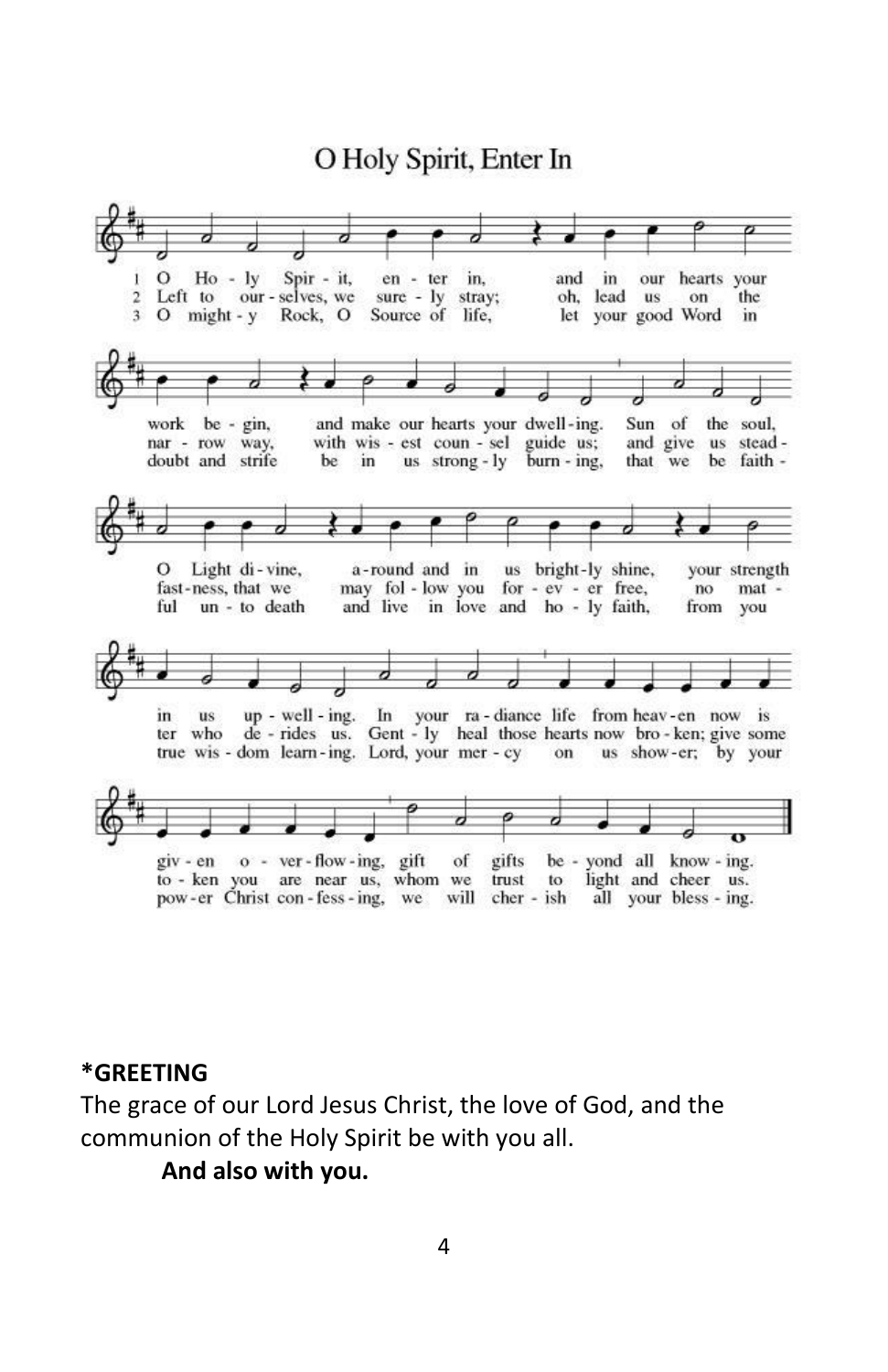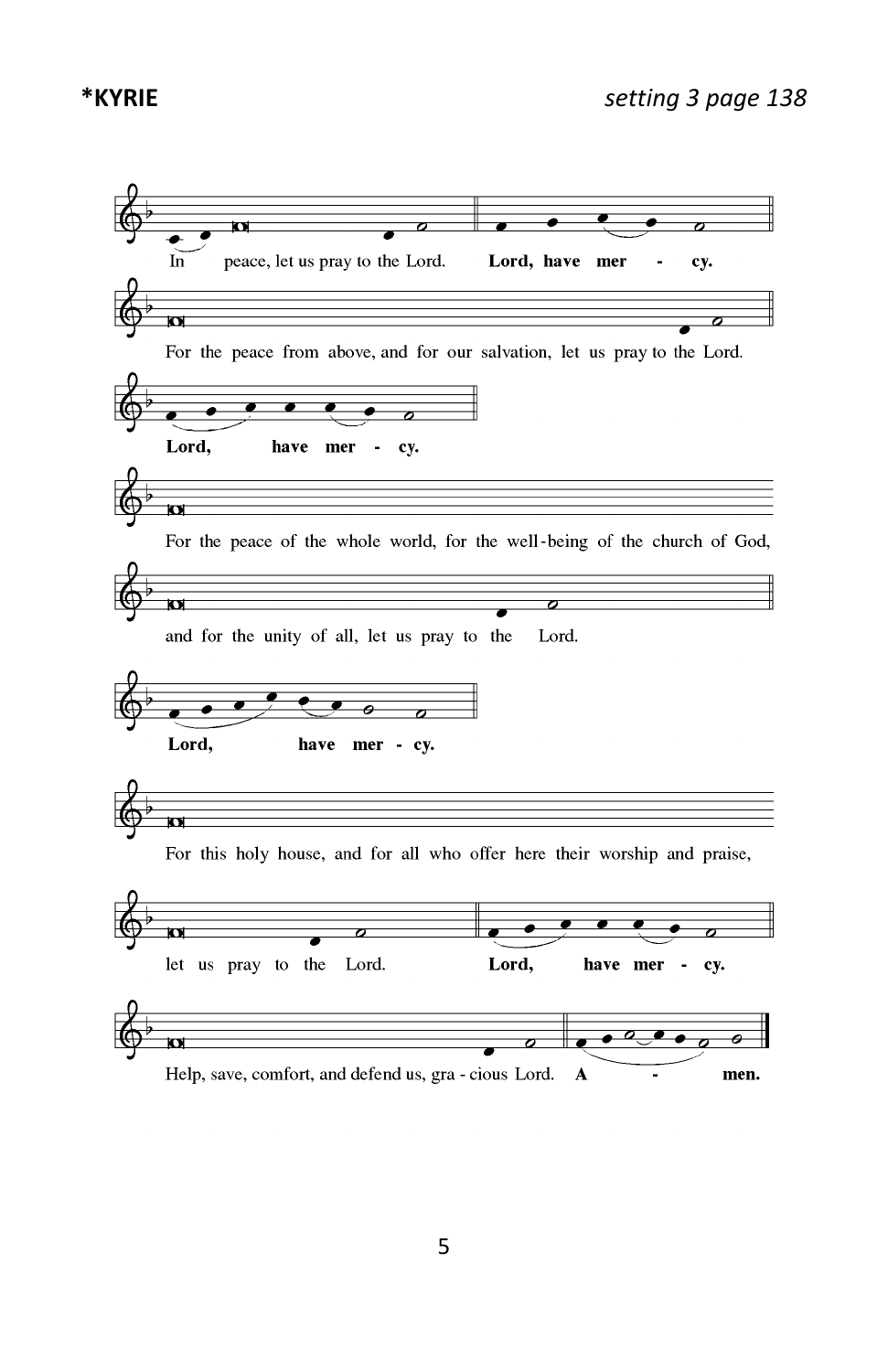#### **\*CANTICLE OF PRAISE Setting 3** *page 139*

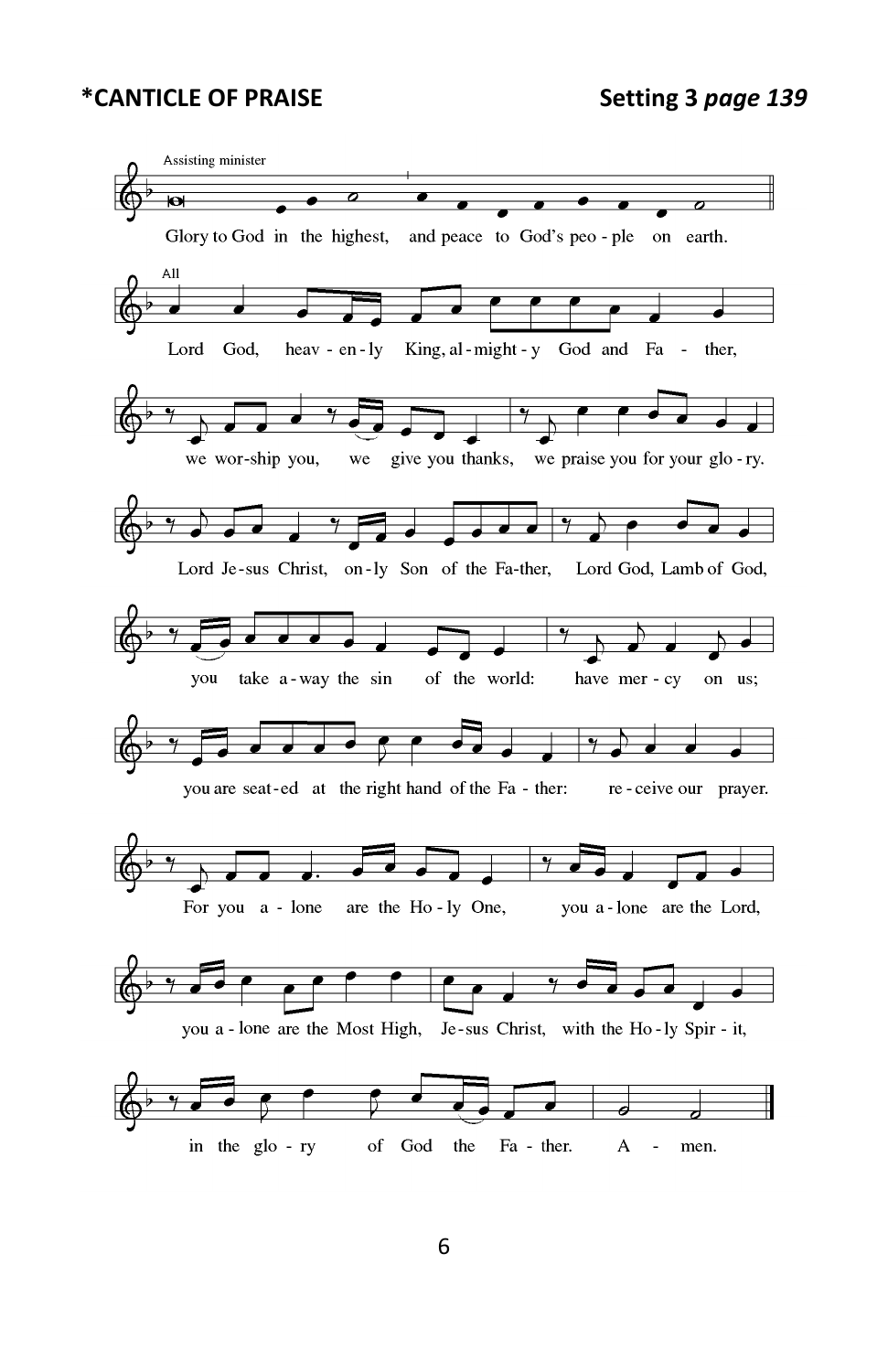# **\*PRAYER OF THE DAY**

Let us pray.

**Sovereign God, ruler of all hearts, you call us to obey you, and you favor us with true freedom. Keep us faithful to the ways of your Son, that, leaving behind all that hinders us, we may steadfastly follow your paths, through Jesus Christ, our Savior and Lord.**

**Amen.**

**WORD** *God speaks to us in scripture reading, preaching, and song.*

# **FIRST READING: 1 Kings 19:15-16, 19-21**

*In the story preceding today's reading, the prophet Elijah flees for his life to the security of God's mountain. There God reveals to Elijah that there are still other faithful people in Israel and commissions him to anoint new leaders, including his own successor, Elisha.*

 $15$ Then the LORD said to [Elijah,] "Go, return on your way to the wilderness of Damascus; when you arrive, you shall anoint Hazael as king over Aram.  $^{16}$ Also you shall anoint Jehu son of Nimshi as king over Israel; and you shall anoint Elisha son of Shaphat of Abel-meholah as prophet in your place.

 $19$ So he set out from there, and found Elisha son of Shaphat, who was plowing. There were twelve yoke of oxen ahead of him, and he was with the twelfth. Elijah passed by him and threw his mantle over him. <sup>20</sup>He left the oxen, ran after Elijah, and said, "Let me kiss my father and my mother, and then I will follow you." Then Elijah said to him, "Go back again; for what have I done to you?" <sup>21</sup>He returned from following him, took the yoke of oxen, and slaughtered them; using the equipment from the oxen, he boiled their flesh, and gave it to the people, and they ate. Then he set out and followed Elijah, and became his servant.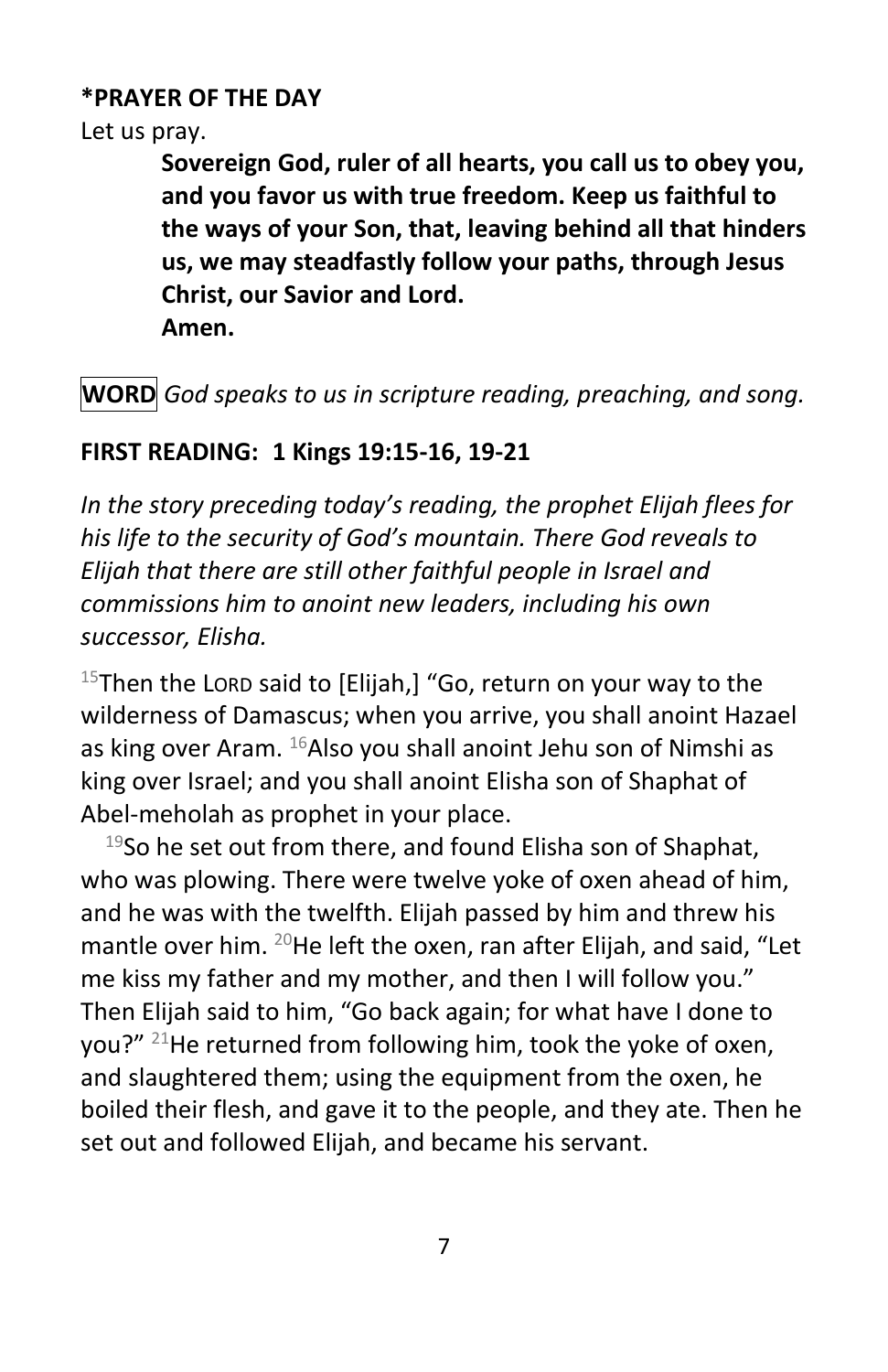The word of the Lord. **Thanks be to God.**

# **PSALM: 16**

<sup>1</sup>Protect me, O God, for I take refuge in you; **I have said to the LORD, "You are my Lord, my good above all other."**  $2$ All my delight is in the godly that are in the land, **upon those who are noble among the people.** <sup>3</sup>But those who run after other gods **shall have their troubles multiplied.** 4 I will not pour out drink offerings to such gods, **never take their names upon my lips.**  $5$ O LORD, you are my portion and my cup; **it is you who uphold my lot.**  $6$ My boundaries enclose a pleasant land; **indeed, I have a rich inheritance.**  $7$ I will bless the LORD who gives me counsel; **my heart teaches me night after night.** <sup>8</sup>I have set the Lord always before me; **because God is at my right hand, I shall not be shaken.**  $9$ My heart, therefore, is glad, and my spirit rejoices; **my body also shall rest in hope**.  $10$ For you will not abandon me to the grave, **nor let your holy one see the pit.**  $11$ You will show me the path of life; **in your presence there is fullness of joy, and in your right hand are pleasures forevermore.**

#### **SECOND READING: Galatians 5:1, 13-25**

*For Paul, the freedom Christ gives is not permission to do whatever we want. It is the invitation to be what we could not be*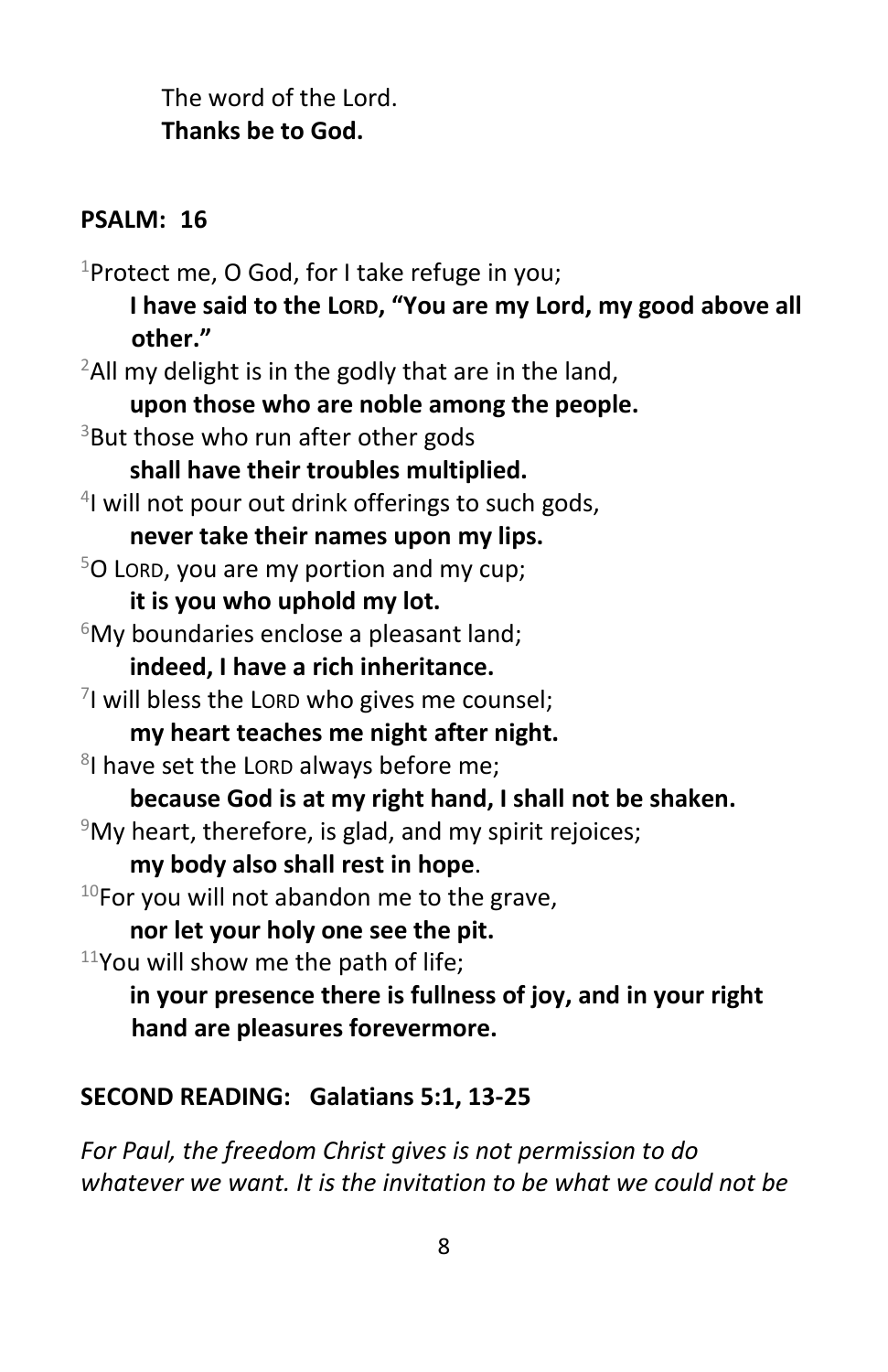*otherwise. The power and guidance of Christ's Holy Spirit produce a different kind of life, one marked by the fruit of this Holy Spirit.*

 $1$ For freedom Christ has set us free. Stand firm, therefore, and do not submit again to a yoke of slavery.

 $13$ For you were called to freedom, brothers and sisters; only do not use your freedom as an opportunity for self-indulgence, but through love become slaves to one another.  $14$  For the whole law is summed up in a single commandment, "You shall love your neighbor as yourself."  $^{15}$ If, however, you bite and devour one another, take care that you are not consumed by one another.

 $16$ Live by the Spirit, I say, and do not gratify the desires of the flesh. <sup>17</sup>For what the flesh desires is opposed to the Spirit, and what the Spirit desires is opposed to the flesh; for these are opposed to each other, to prevent you from doing what you want.  $^{18}$ But if you are led by the Spirit, you are not subject to the law.  $19$ Now the works of the flesh are obvious: fornication, impurity, licentiousness,  $^{20}$ idolatry, sorcery, enmities, strife, jealousy, anger, quarrels, dissensions, factions,  $^{21}$ envy, drunkenness, carousing, and things like these. I am warning you, as I warned you before: those who do such things will not inherit the kingdom of God.

 $^{22}$ By contrast, the fruit of the Spirit is love, joy, peace, patience, kindness, generosity, faithfulness,  $^{23}$ gentleness, and self-control. There is no law against such things.  $24$ And those who belong to Christ Jesus have crucified the flesh with its passions and desires. <sup>25</sup>If we live by the Spirit, let us also be guided by the Spirit.

> The word of the Lord. **Thanks be to God.**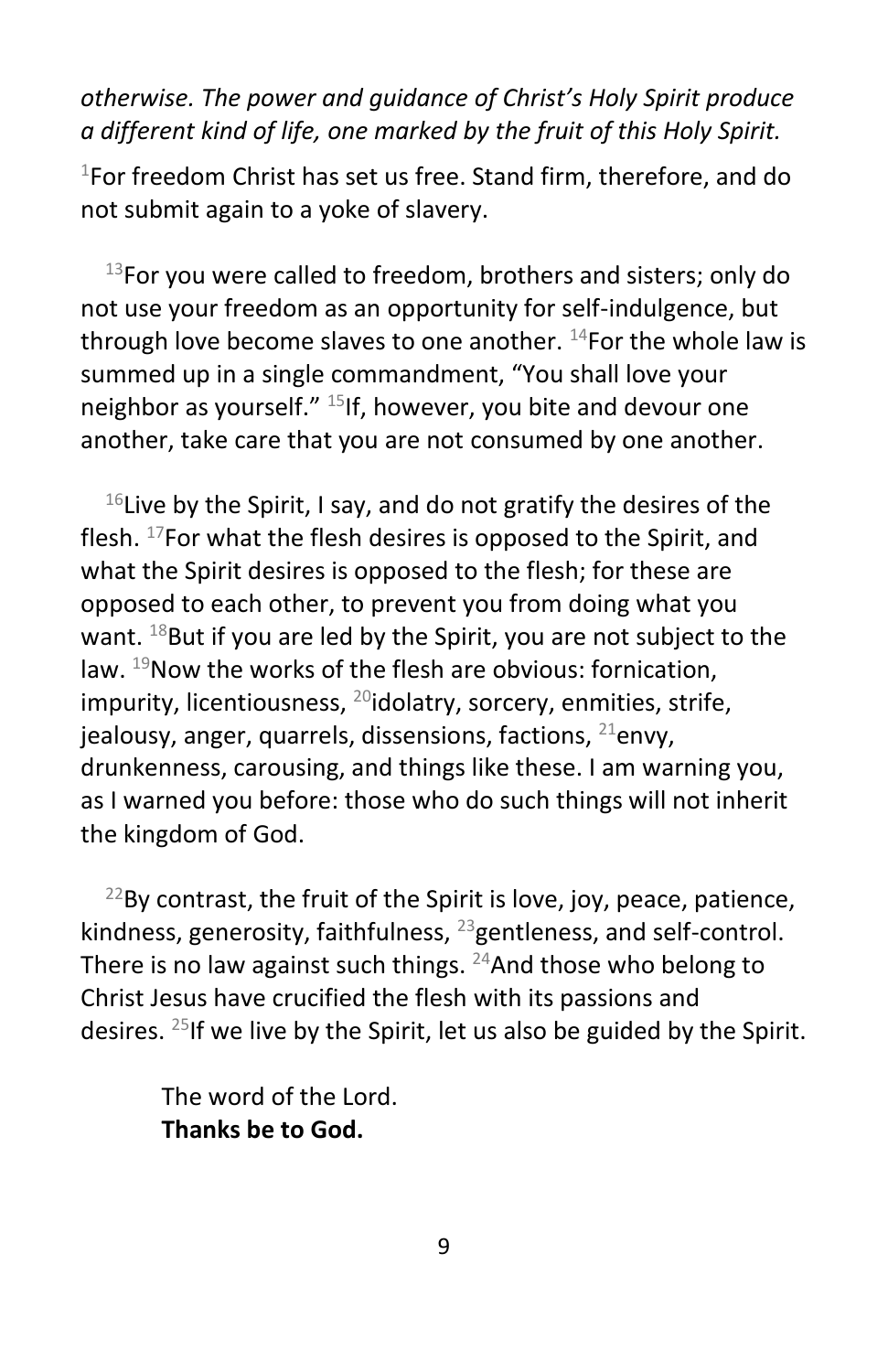

#### **\*GOSPEL: Luke 9:51-62**

The Holy Gospel according to Luke the 9<sup>th</sup> chapter.

#### **Glory to you, O Lord.**

*Jesus is unwavering in his commitment to his mission in Jerusalem and will not be swayed by pettiness. In a series of striking cases in point, he calls his disciples to a similar single-mindedness.*

 $51$ When the days drew near for [Jesus] to be taken up, he set his face to go to Jerusalem. <sup>52</sup>And he sent messengers ahead of him. On their way they entered a village of the Samaritans to make ready for him; <sup>53</sup>but they did not receive him, because his face was set toward Jerusalem. <sup>54</sup>When his disciples James and John saw it, they said, "Lord, do you want us to command fire to come down from heaven and consume them?" <sup>55</sup>But he turned and rebuked them.  $56$ Then they went on to another village.

 $57$ As they were going along the road, someone said to him, "I will follow you wherever you go." <sup>58</sup>And Jesus said to him, "Foxes have holes, and birds of the air have nests; but the Son of Man has nowhere to lay his head." <sup>59</sup>To another he said, "Follow me." But he said, "Lord, first let me go and bury my father." <sup>60</sup>But Jesus said to him, "Let the dead bury their own dead; but as for you, go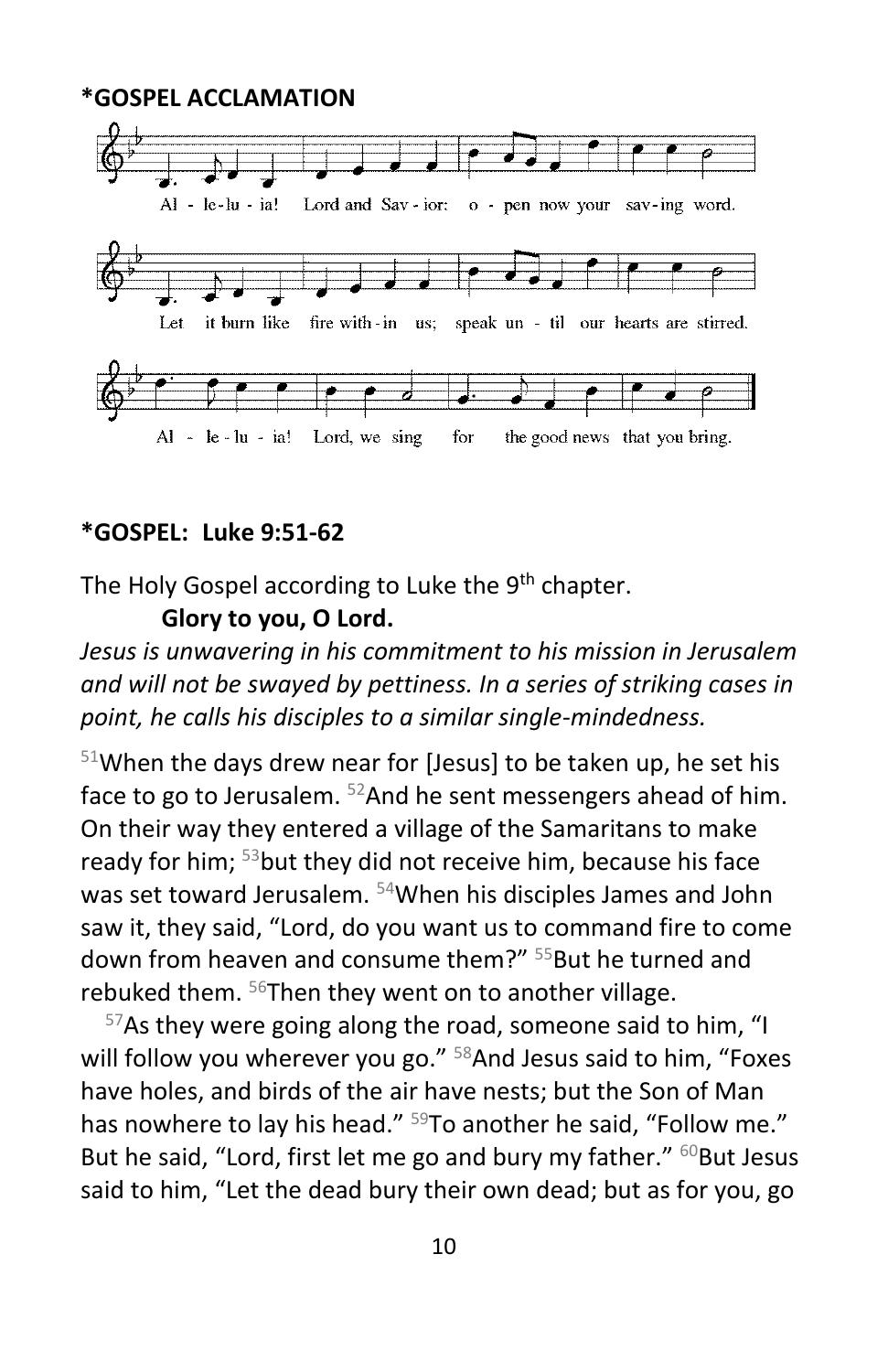and proclaim the kingdom of God." <sup>61</sup>Another said, "I will follow you, Lord; but let me first say farewell to those at my home." <sup>62</sup> Jesus said to him, "No one who puts a hand to the plow and looks back is fit for the kingdom of God."

> The Gospel of the Lord. **Praise to you, O Christ.**

#### **CHILDREN'S MESSAGE**

#### **REFLECTION HYMN "Just a Closer Walk with Thee" ELW 697**

Text: North American traditional; Music: North American traditional; public domain.



Who with me my bur-den shares? None but thee, guide me gent-ly, safe-ly  $o'$  er to thy king - dom shore, to thy shore.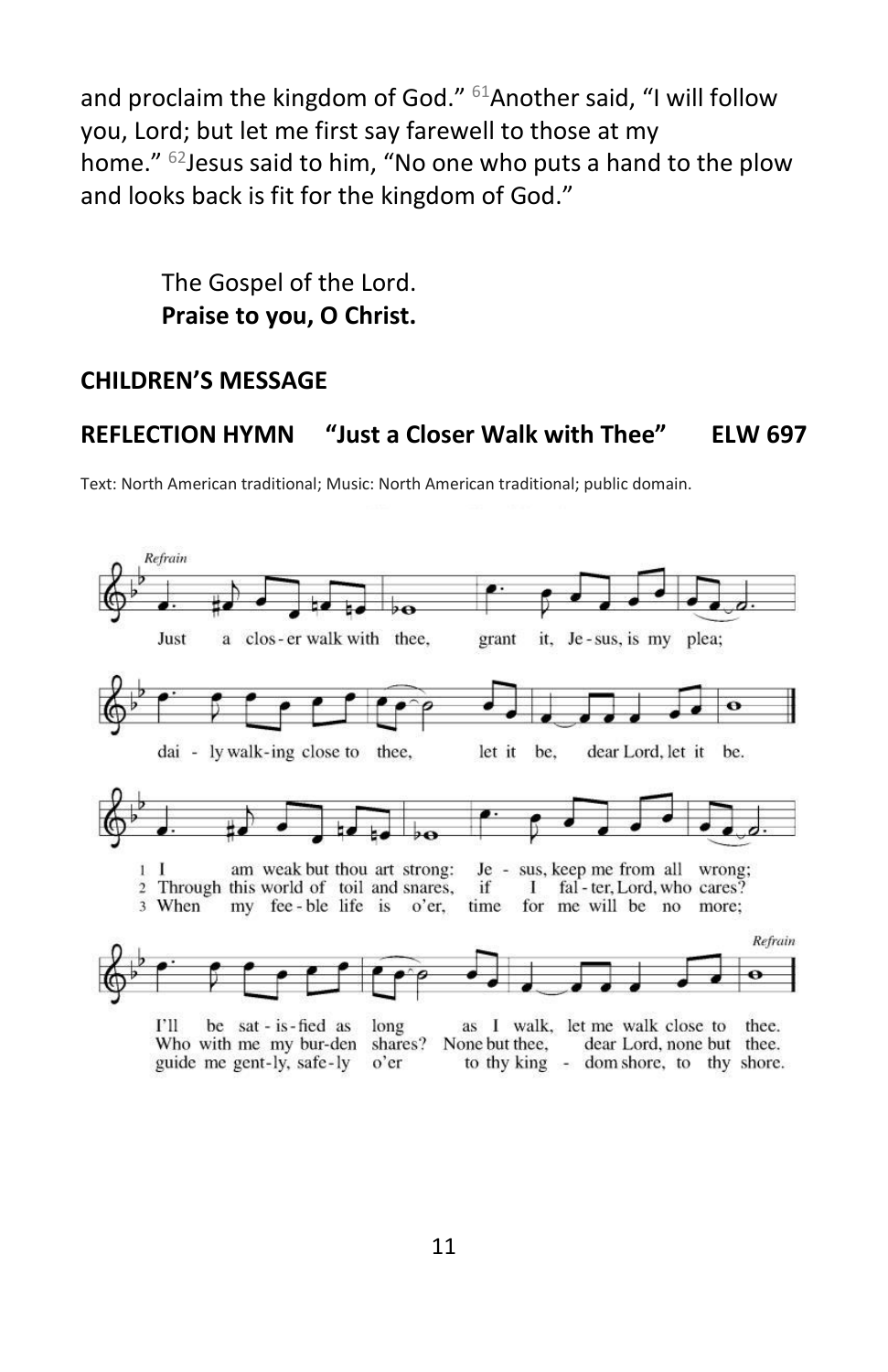#### **SERMON**

#### **HYMN "Will You Come and Follow Me" ELW 798**

Text: John L. Bell, b. 1949; Music: Scottish traditional; Text © 1987 Iona Community, admin. GIA Publications, Inc., 7404 S. Mason Ave., Chicago, IL 60638. www.giamusic.com. 800.442.1358. Used by permission.; Reprinted under OneLicense.net 1-708142 All rights reserved.

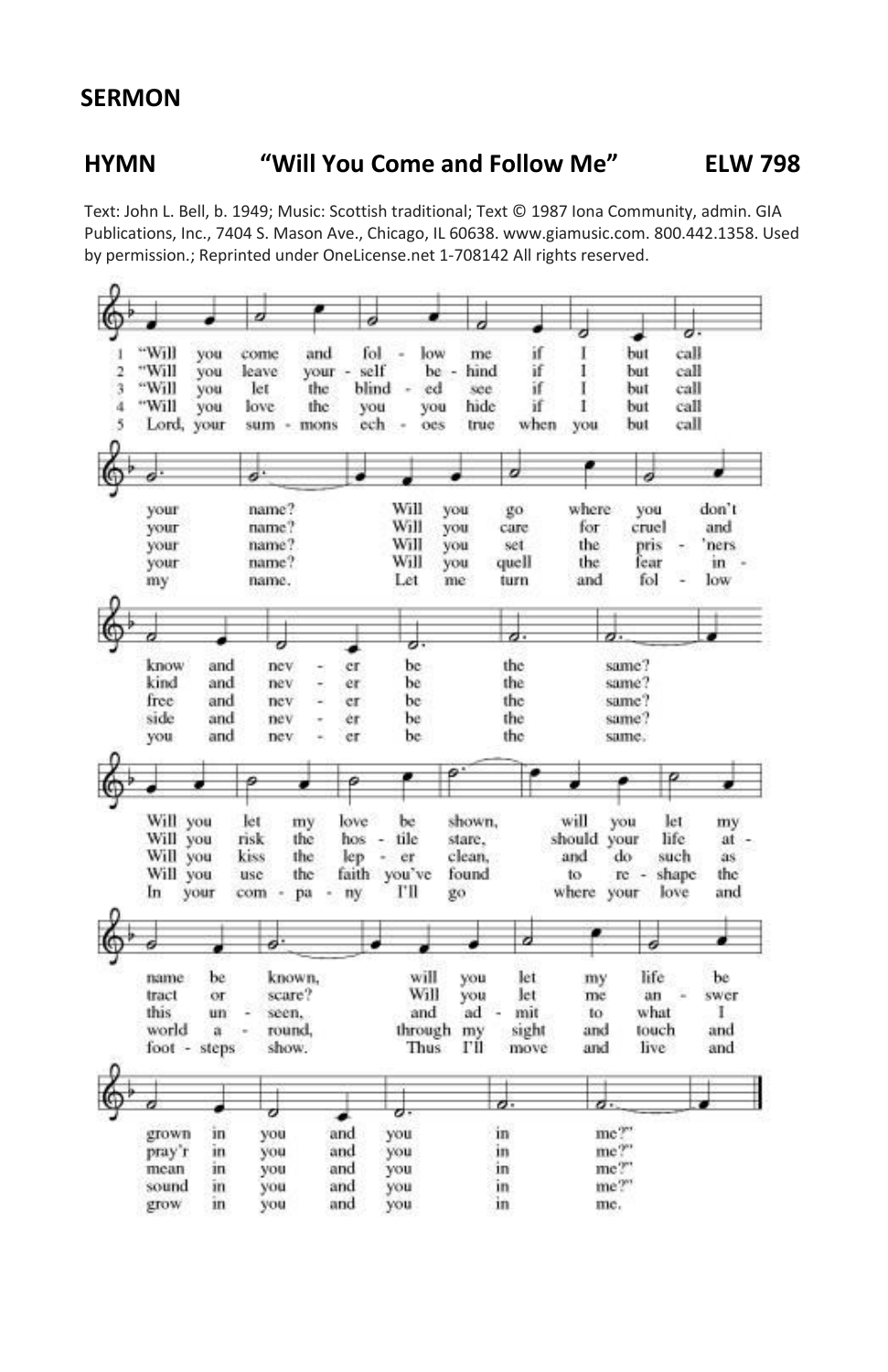# **\*APOSTLES' CREED**

With the whole church, let us confess our faith. **I believe in God, the Father almighty, creator of heaven and earth. I believe in Jesus Christ, God's only Son, our Lord, who was conceived by the Holy Spirit, born of the virgin Mary, suffered under Pontius Pilate, was crucified, died, and was buried; he descended to the dead.\* On the third day he rose again; he ascended into heaven, he is seated at the right hand of the Father, and he will come to judge the living and the dead. I believe in the Holy Spirit, the holy catholic church, the communion of saints, the forgiveness of sins, the resurrection of the body, and the life everlasting. Amen.**

# **\*PRAYERS OF INTERCESSION**

United in Christ and guided by the Spirit, we pray for the church, the creation, and all in need.

# *A brief silence.*

God of faithfulness, set the face of your church firmly on you. Rooted in your self-giving love, may the church find freedom in loving our neighbors.

> God of grace, **hear our prayer.**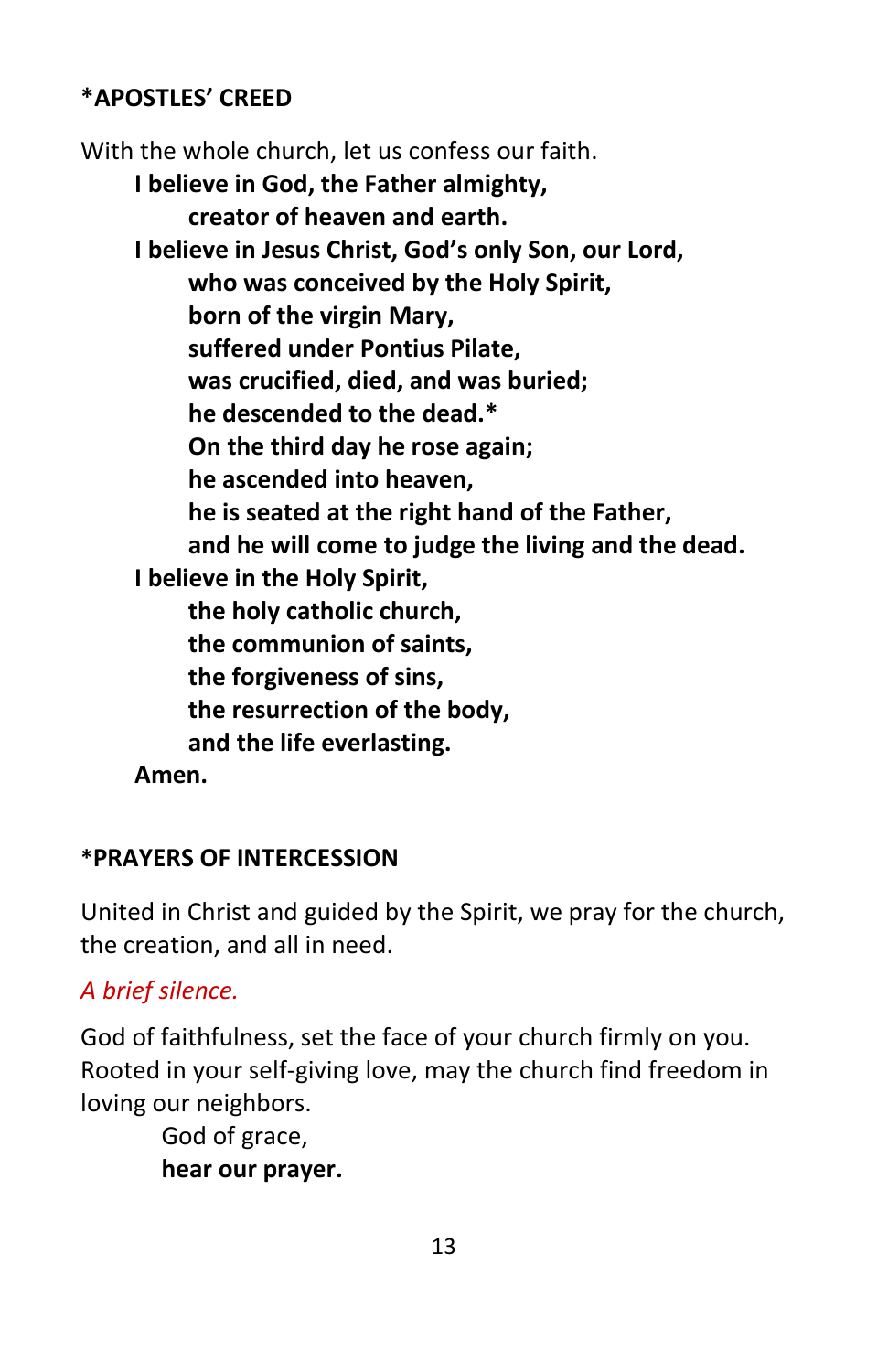God of gentleness, strengthen the earth's ability to heal. Where there are dangerous storms, bring calm. Where there are destructive fires, bring rain. Protect homes, habitats, and livelihoods threatened by climate disasters.

God of grace,

# **hear our prayer.**

God of peace, guide all who govern, that they place the good of their citizens above self-promotion. Anoint leaders of nations with your Spirit of neighborly love. Protect refugees and all who live under tyranny or conflict.

God of grace,

# **hear our prayer.**

God of kindness, reveal your healing presence to all who are sick or dying (*especially*):

| <b>Tyler Anderson</b> | Jean Bair             | Penelope Brown         |
|-----------------------|-----------------------|------------------------|
| Joan Carson           | <b>Matt Carver</b>    | <b>Tonya Crees</b>     |
| Bev Echtenkamp        | <b>Arlyce Engles</b>  | Julie Gentry           |
| Phyl Hughes           | Warren Johnson        | Kevin Klingbeil        |
| Alvina Larson         | Roger Larson          | Merlin Lyon            |
| Lynzee Makowski       | <b>Thomas McBride</b> | <b>Matthew Moore</b>   |
| Loree Ness            | Kathy Saveraid        | Rachel Sinclair        |
| Deidre Qual           | Karen Rew             | <b>Harold Rittgers</b> |
| Shannon Tope          |                       |                        |

Uphold those who grieve. Support the needs of any who are unemployed, hungry, or have nowhere to lay their heads. God of grace,

# **hear our prayer.**

God of love, attend to those struggling with addiction, depression, or uncontrolled anger. Provide support systems and loving companions as they work toward health, that they may rest in hope and know the fullness of joy in your presence.

God of grace,

**hear our prayer.**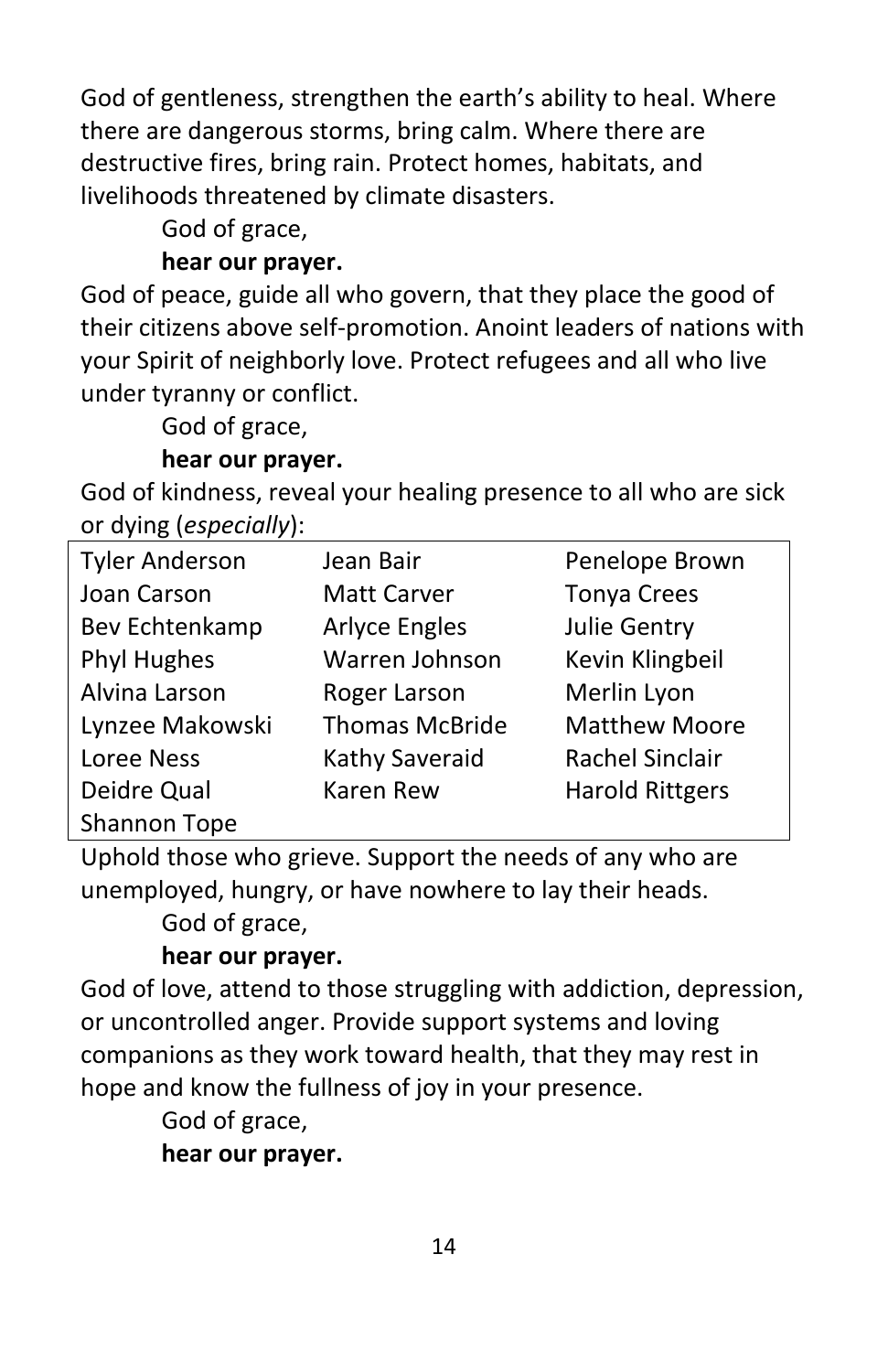God of joy, we give thanks for all who have died and now celebrate the inheritance of life in you. *Especially*:

Family and Friends of: Darrell Rout, John Maier, Travis Ellis, Mae Rivard, Doris Ness, Nathan Stupka, Bart Mason, Lowell Elliott, Kaytie Anderson, Debbie Bollmeyer, Linda Lantz, Hannah Tjernagel, Barb Larson, Jackie Greene, Roy Greene, Ardell Lundgren, Judy Fausch, Mary Nienow, Norma Dovre, Sara Prochnow Ojard, Joe Curtiss, Nancy (Ness) Weber, Lilah Hurley, Marlys Larsen, Harriet Sheldahl, Abby Huntrods, Marilyn Saveraid, Mary Lou Hoover, Roy Paradise, Anita Brendeland

Keep their examples of faithfulness always before us, that we trust your promises in life and in death.

God of grace,

#### **hear our prayer.**

God of every time and place, in Jesus' name and filled with your Holy Spirit, we entrust these spoken prayers and those in our hearts into your holy keeping.

**Amen.**

#### **\*PEACE**

The peace of Christ be with you always. **And also with you.**

#### **OFFERING**

#### **OFFERING HYMN:**

#### **"You Have Come Down to the Lakeshore" ELW 817**

Text: Cesáreo Gabaráin, 1936-1991; tr. Madeleine Forell Marshall, b. 1946; Music: Cesáreo Gabaráin; Text and music © 1979 Cesáreo Gabaráin, OCP Publications, 5536 NE Hassalo, Portland, OR 97213. All rights reserved. Used by permission. Reprinted under OneLicense.net 1-708142 All rights reserved.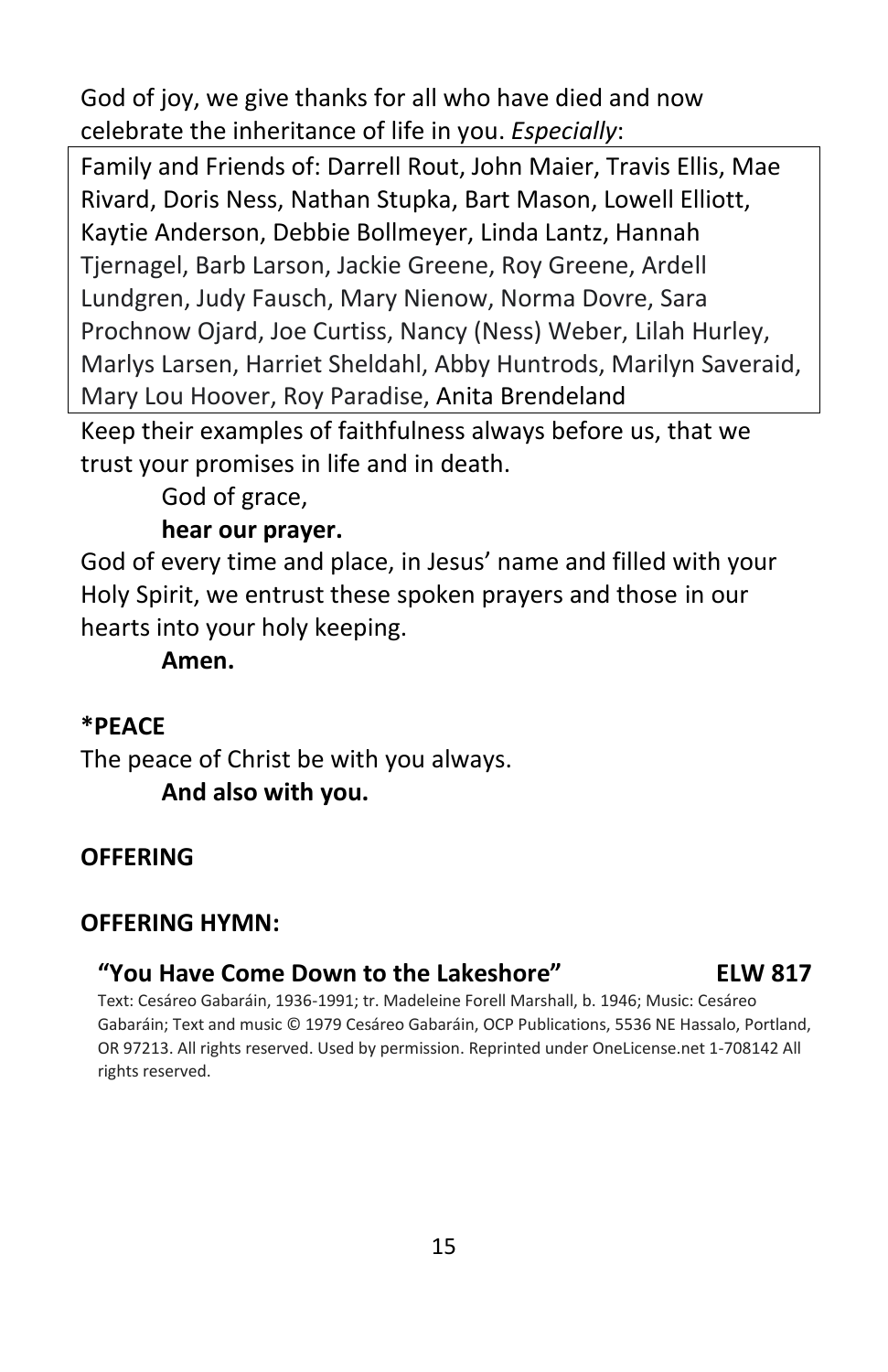

#### **\*OFFERING PRAYER**

Let us pray.

**Blessed are you, O God, maker of all things. Through your goodness you have blessed us with these gifts: ourselves, our time, and our possessions. Use us, and what we have gathered, in feeding the world with your love, through**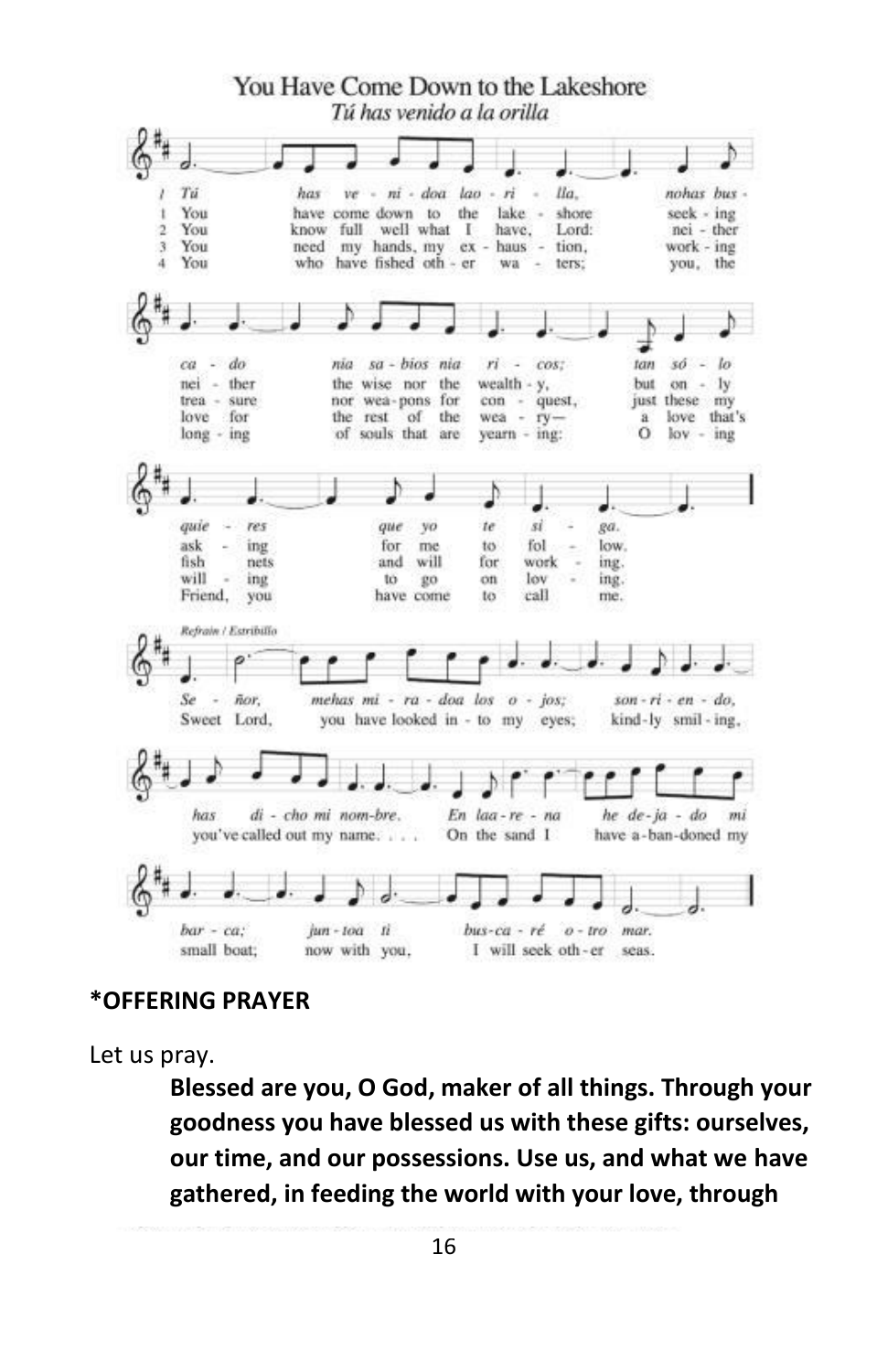**the one who gave himself for us, Jesus Christ, our Savior and Lord. Amen.**

# **\*LORD'S PRAYER**

Lord, remember us in your kingdom and teach us to pray.

**Our Father, who art in heaven, hallowed be thy name, thy kingdom come, thy will be done, on earth as it is in heaven. Give us this day our daily bread; and forgive us our trespasses, as we forgive those who trespass against us; and lead us not into temptation, but deliver us from evil. For thine is the kingdom, and the power, and the glory, forever and ever. Amen.**

**SENDING** *God blesses us and sends us in mission to the world.*

#### **\*BLESSING**

The God of steadfastness and encouragement grant you to live in harmony with one another, in accordance with Christ Jesus.

#### **Amen.**

The God of hope fill you with all joy and peace in believing, so that you may abound in hope by the power of the Holy Spirit.

#### **Amen.**

The God of all grace  $\pm$  bless you now and forever.

**Amen.**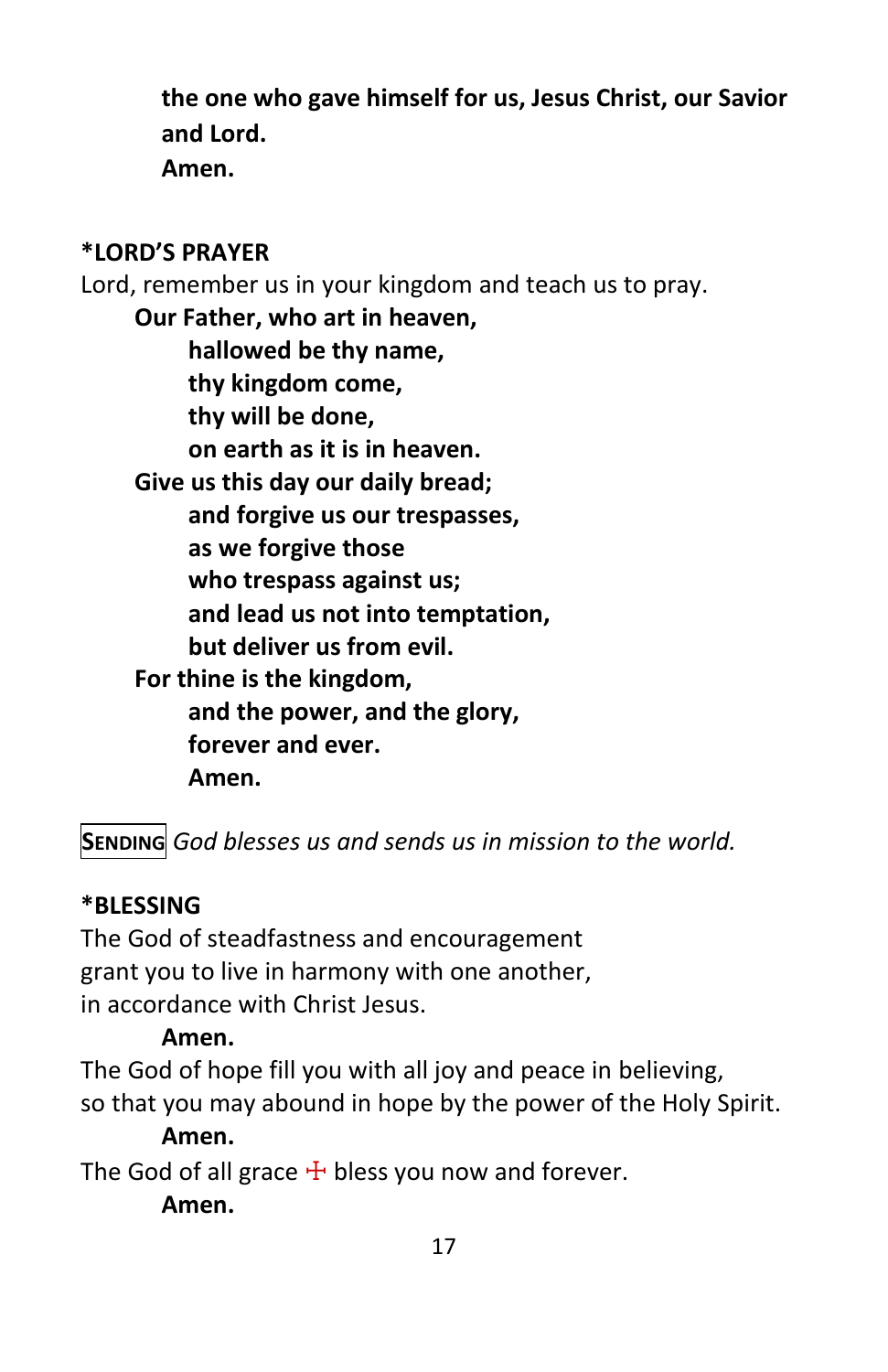#### **\*SENDING SONG**

#### **"Praise the One Who Breaks the Darkness" ELW 843**

Text: Rusty Edwards, b. 1955; Music: J. Wyeth, *Repository of Sacred Music*, Part III, 1813; Text © 1987 Hope Publishing Company, Carol Stream, IL 60188. All rights reserved. Used by permission. Reprinted under OneLicense.net 1-708142 All rights reserved.



calm-ing storms and feed-ing thou-sands with the ver - y bread of peace. from this well comes liv - ing wa - ter quench-ing thirst in ev - 'ry land. Praise the one re - deem-ing glo - ry; praise the One who makes us one.

#### **ANNOUNCEMENTS**

#### **DISMISSAL**

Go in peace. Christ is with you. **Thanks be to God.** Ringing of the Bell Postlude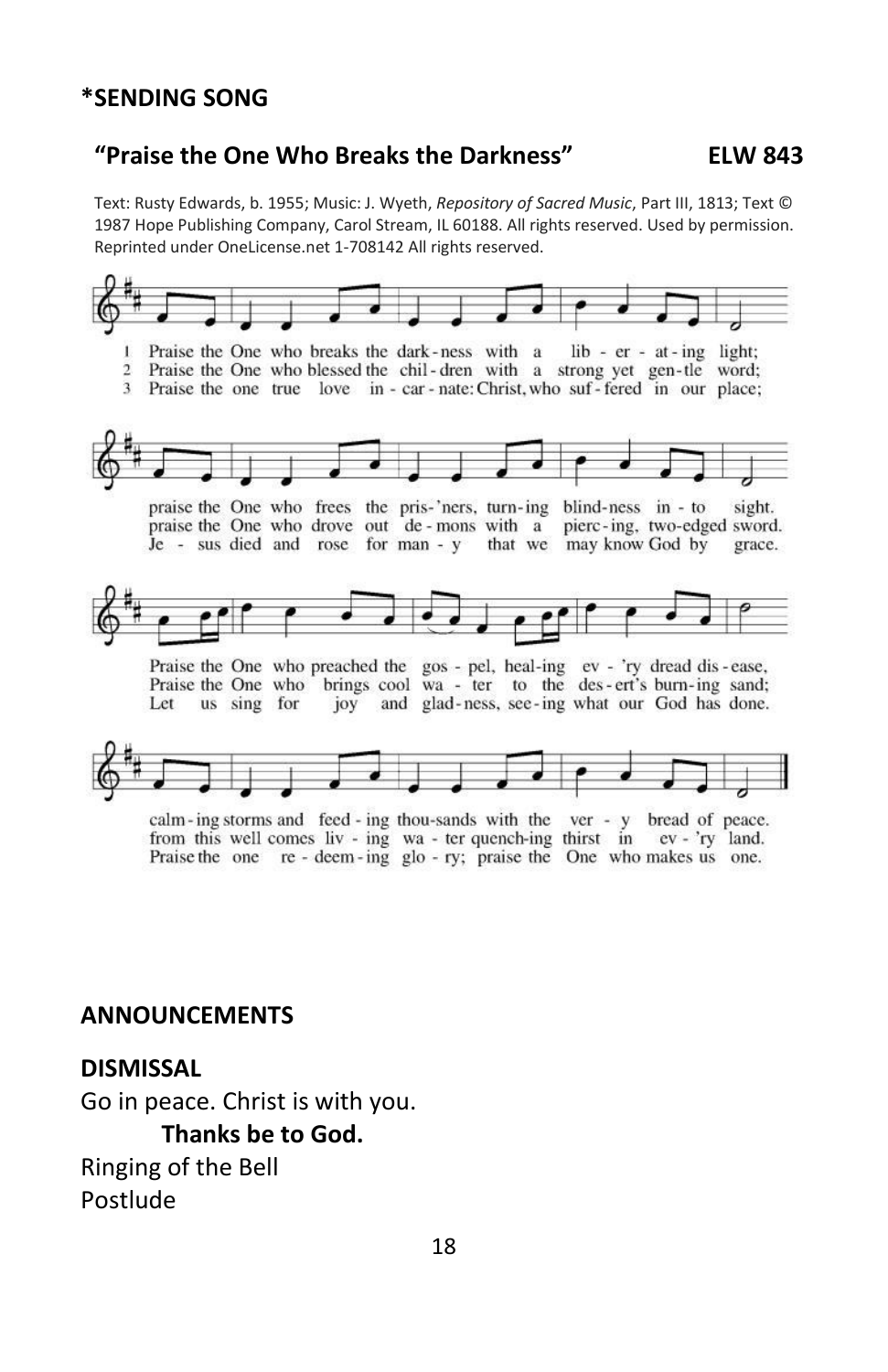For streaming and printing:

Copyright © 2022 Augsburg Fortress. All rights reserved. Reprinted by permission under Augsburg Fortress Liturgies Annual License #SAS025376.

New Revised Standard Version Bible, copyright © 1989, Division of Christian Education of the National Council of the Churches of Christ in the United States of America. Used by permission. All rights reserved. OneLicense A708142 and CCLI #2551458

# **Those Serving in Today's Service**

Pastor: Eric Klimpel **Accompanist**: Mindy DeVries Youth Liaison: Nels Dovre Lector: Lyle Martin *Technicians*: Brent Emerson, Austin Klimpel

# **This Week at Palestine**

Today, June 26, 2022 *3 rd Sunday of Pentecost* 8:00 a.m. ZOOM Dawn Dialog 9:30 a.m. Worship New member orientation in conference room Adult Catechism Tuesday, June 28, 2022 7:30 p.m. ZOOM Bible Study Wednesday, June 29, 2022 7:00 a.m. Men's Bible Study 10:30 a.m. Green Hills Devotions 12:00 noon ZOOM Prayer time 6:30 p.m. Prairie Fest Parade Planning Meeting @ Palestine Sunday, July 3, 2022 4 th*Sunday of Pentecost* 8:00 a.m. ZOOM Dawn Dialog 9:30 a.m. Worship; Holy Communion (pre-packaged); outside service (*weather permitting*) Adult Catechism Lectionary texts: [Isaiah 66:10-14; Psalm 66:1-9; Galatians 6:\[1-6\]](https://members.sundaysandseasons.com/Home/TextsAndResources/2022-7-3/2317)  [7-16; Luke 10:1-11, 16-20](https://members.sundaysandseasons.com/Home/TextsAndResources/2022-7-3/2317)

| Thank you for your Gifts for Ministry                   |                       |
|---------------------------------------------------------|-----------------------|
| Sunday, June 19th, 2022:                                | <b>Attendance: 55</b> |
| General: \$2,278.28                                     |                       |
| Benevolence: \$25.00                                    |                       |
| THANK YOU!!! We celebrate your generosity and thank you |                       |
| in advance for your support.                            |                       |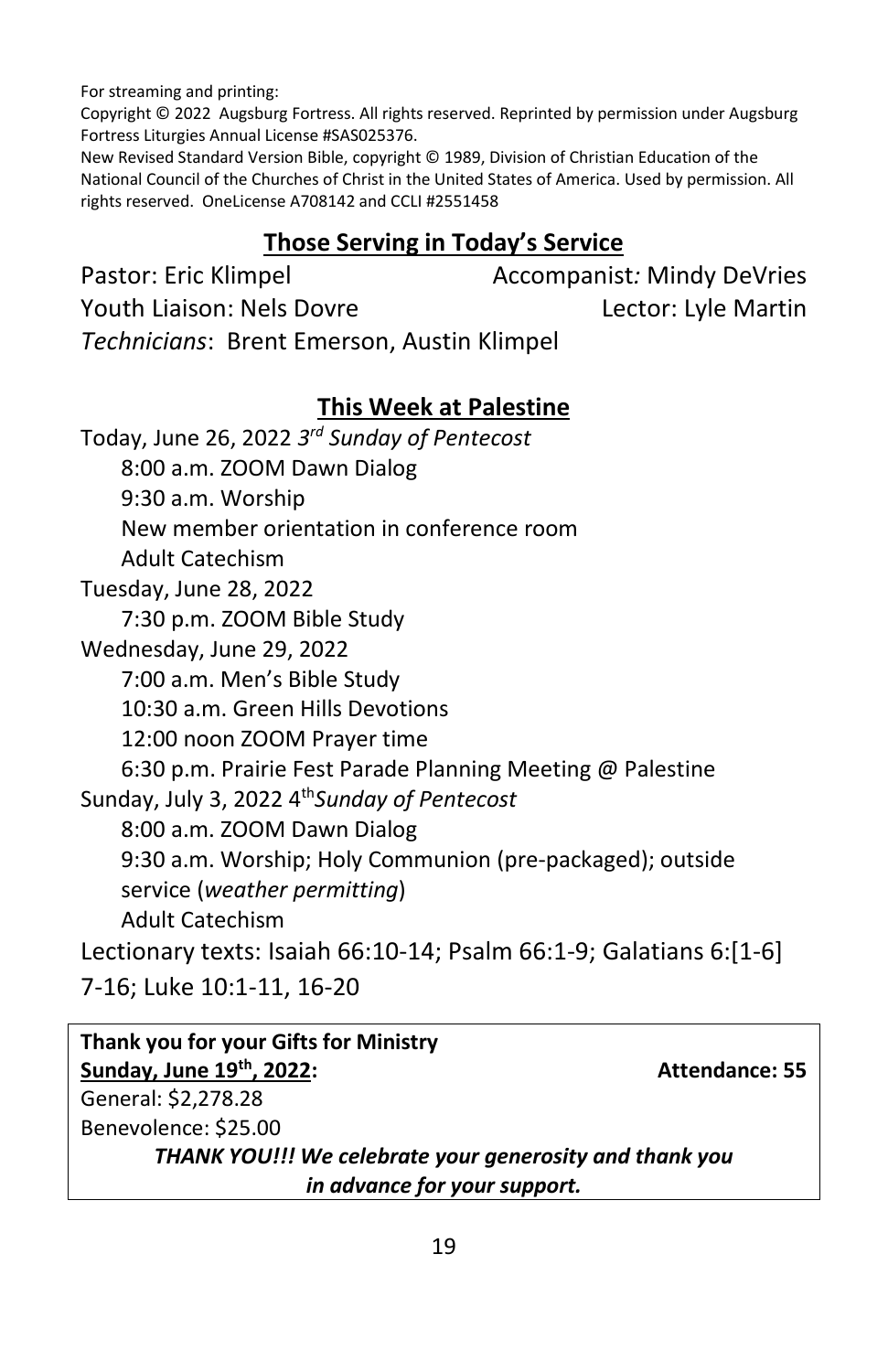

Southeastern lowa Synod **Evangelical Lutheran Church in America** God's work, Our hands.

**E-News Prayer:** Pray that we might follow Christ with passion and commitment, sharing the good news, inviting others into faith and showing grace toward our neighbor when we encounter resistance, difficulty or disbelief.



# **[Palestine is serving at](https://foodatfirst.com/)  [Food at First](https://foodatfirst.com/)  [Sunday, July 17](https://foodatfirst.com/)th 5:30 – [7:30 p.m.](https://foodatfirst.com/)**

We will serve and clean up a meal for guests.

WHO: Anyone 5<sup>th</sup> Grade or 10 years or older is welcome to sign up for a volunteer position. A parent or adult should volunteer alongside anyone age 10 to 13. Ideal for those looking for volunteer hours.

**WHERE:** Lower Level, 611 Clark Ave, Ames

Sign up in the fellowship hall or at [tinyurl.com/foodatfirst-plc](https://docs.google.com/document/d/1tE4LpoKOZXMhva7hdPo2uxnyYHkKx56C2Z4XY07UFYo/edit?usp=sharing)

Visi[t foodatfirst.com](https://foodatfirst.com/) for more volunteer information.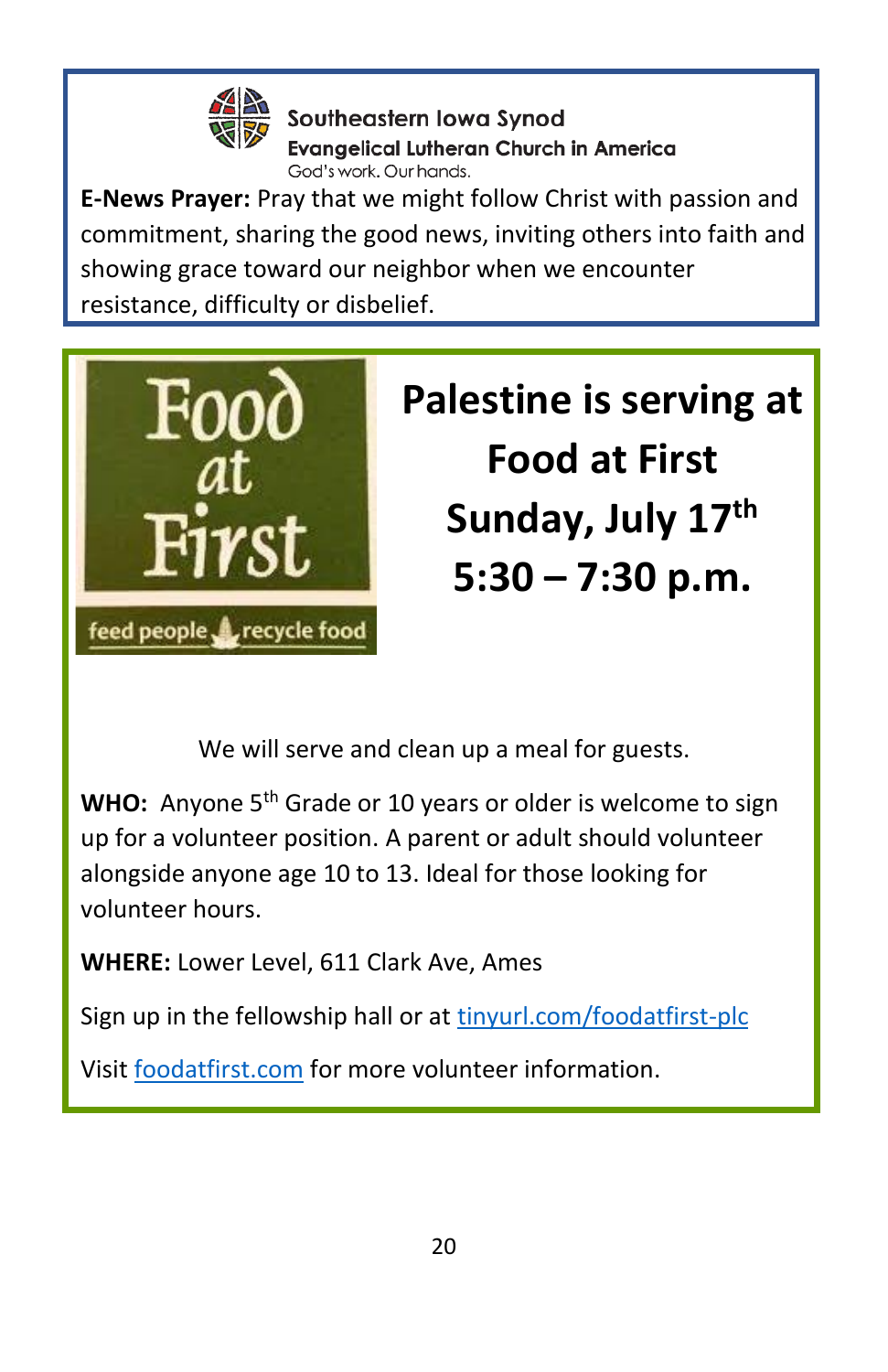

# **Join us Friday, August 5 th**

 7:08 p.m. game with fireworks afterwards!

\$5 per person – bring a friend!

The Evangelism/Fellowship Committee has purchased a group of tickets for family and friends of Palestine. Tickets are only \$5 per person – friends and guests are welcome!

Sign up a[t tinyurl.com/icubs-plc.](https://docs.google.com/document/d/1nh209forTEPmrWzKebdCvoA-uCbYA82vxdoJDt7fglA/edit)

Payment due on the evening of the game. Carpooling is encouraged!



**PRAIRIE FEST PARADE ENTRY PLANNING MEETING WEDNESDAY, JUNE 29TH @ 6:30 p.m.**

If there is enough interest, we would like to plan an entry in this year's Prairie Fest parade on Saturday, August 27<sup>th</sup>. We guarantee it will not involve building a big float, just something to share information about Palestine to our community. Please join us and bring your ideas!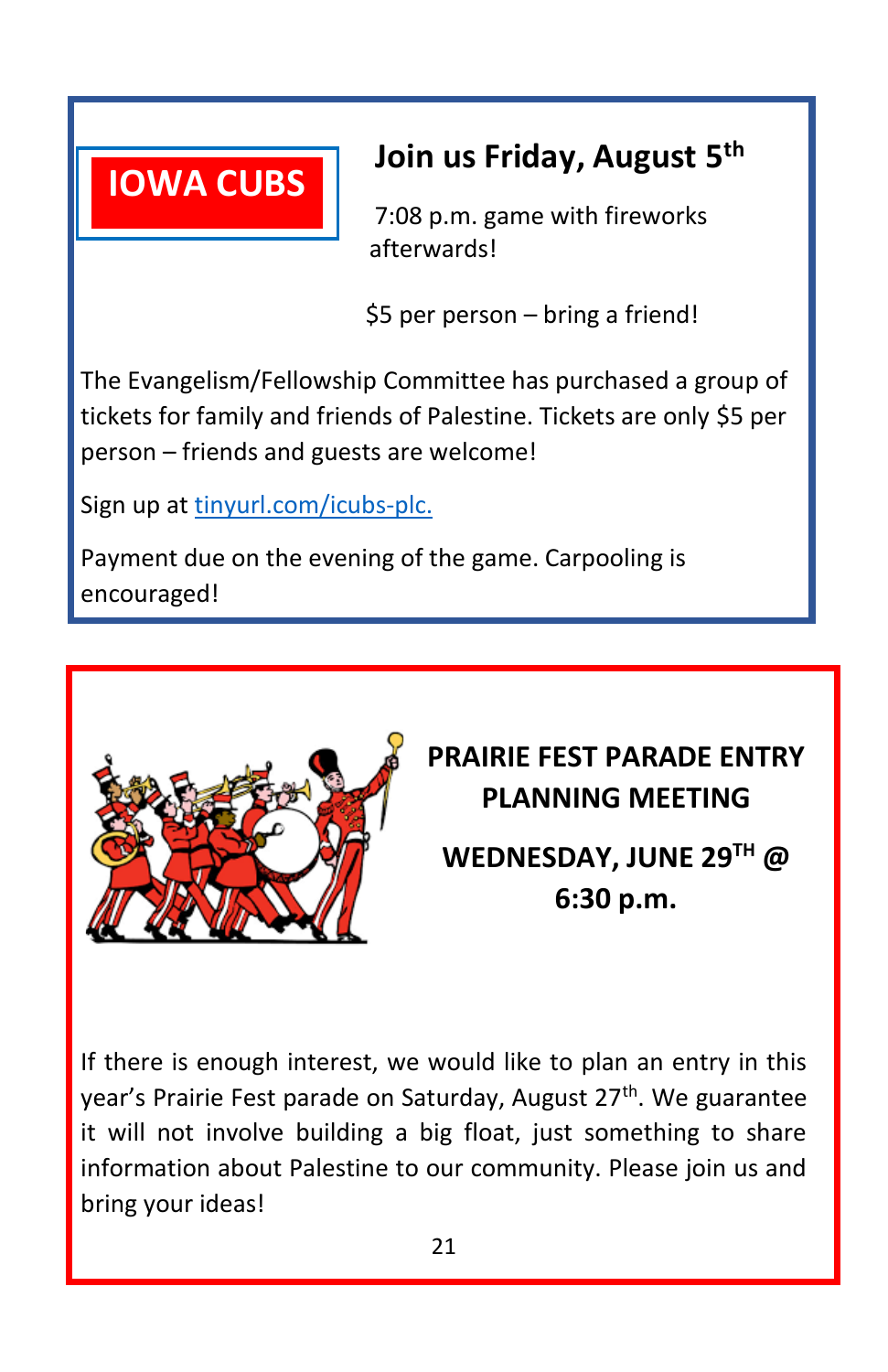

Palestine will accept your offering!

- 1. **Bring** to worship service with you and place in offering plates.
- 2. **Mail** check to**:** Palestine Lutheran Church 1375 HWY 210 Huxley, IA 50124
- 3. **Give online through Easy Tithe.**  Go to our websit[e www.plchuxley.com](http://www.plchuxley.com/) and click on the bright red ONLINE GIVING tab on the right located above our "Reaching out in Christian love to all" statement.
- *4.* Text **GIVE** to 515-207-6435. *Thank you. Continue to pray and know God is with us.*



The food pantry currently needs the following if you are willing to donate:

- Saltine crackers
- Juice (small grape, tomato, apple)
- Condiments (small ketchup, mustard, relish, mayo)
- Disposable razors
- Disinfecting wipes (Clorox, Lysol, etc.)

 $\overline{a}$  *fellowship hall for a collection bin. Thank you!There is a blue rubber maid in the north*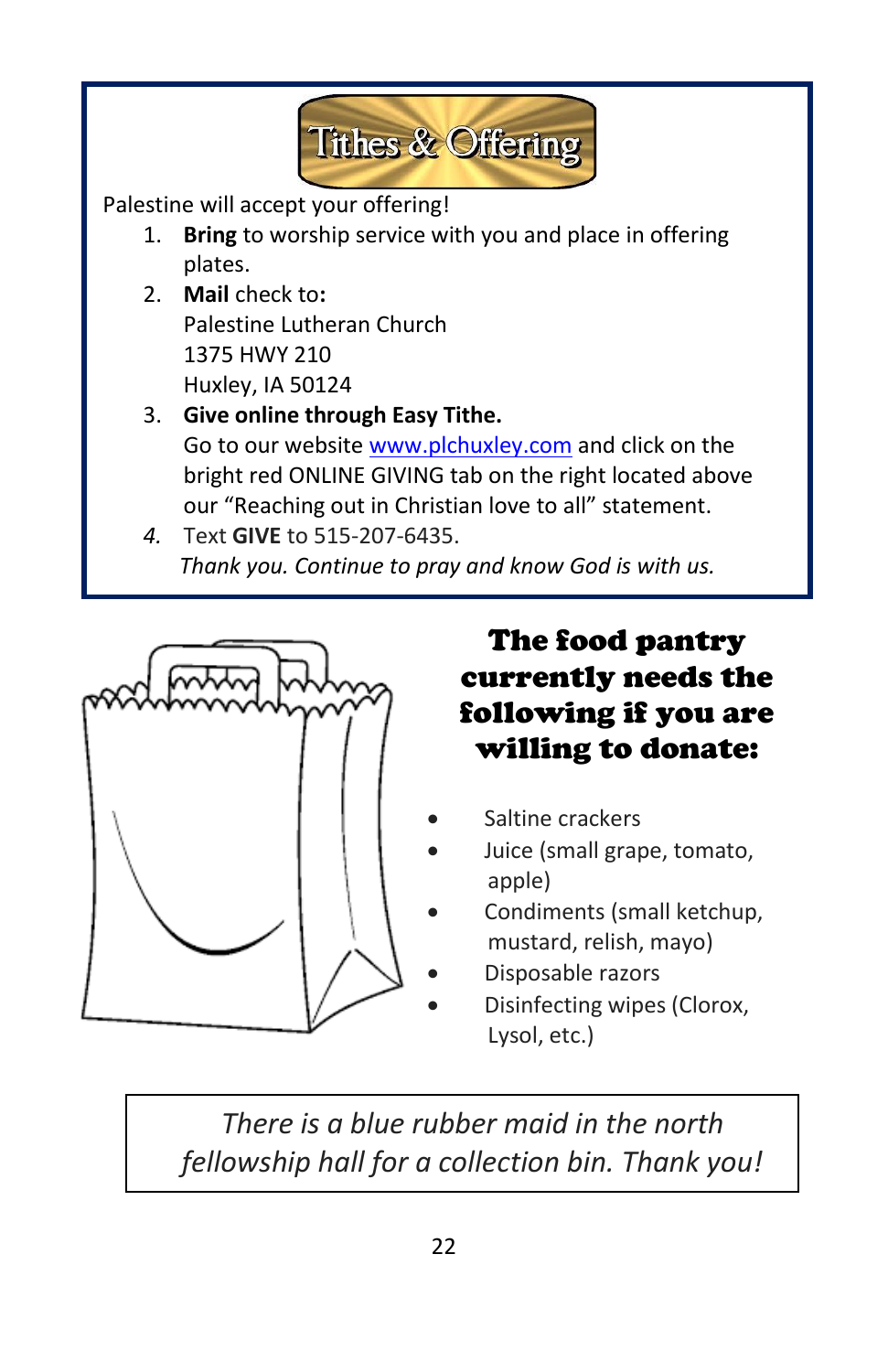

**Lesa will be on vacation Wednesday, June 29th – Saturday, July 9th .** 

**No weekly email announcements July 6th .** 



Ļ

**Please submit your two favorite hymns in fellowship hall for July 10th service**! DEADLINE is Monday, June 27th! Whatever hymns we don't get to we can sing throughout summer! Sign up in fellowship hall or email Pastor Klimpel @ [ericklimpel@gmail.com](mailto:ericklimpel@gmail.com)

# **HOMEMADE ICE CREAM**

Stop by Nelson Park in Slater on Monday, July 4<sup>th</sup> from 11 a.m  $. - 2$  p.m. for homemade Ice Cream being sold by Sheldahl and Slater UMC's.